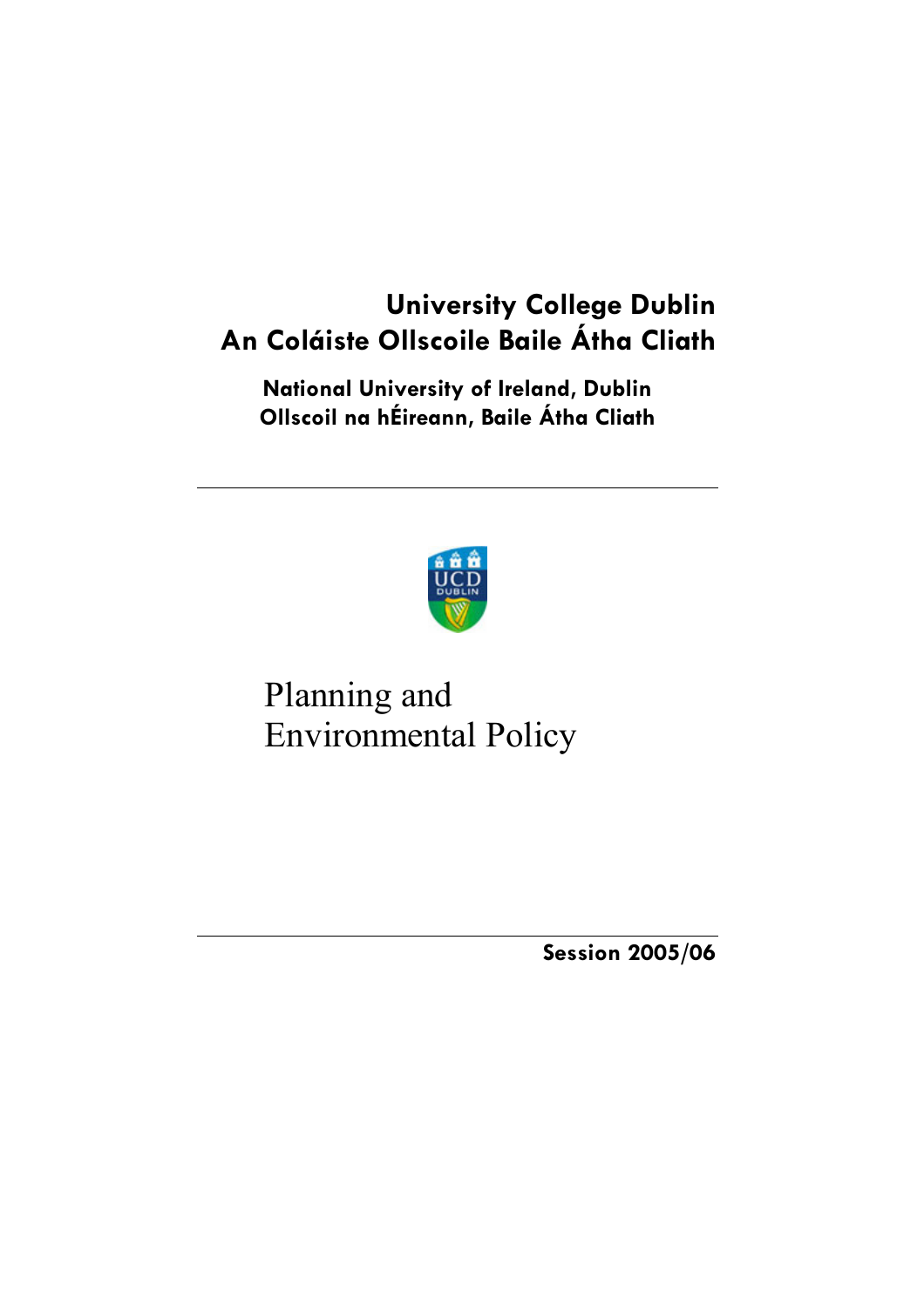## **Contents**

| <b>Master's degree in Planning Policy and Practice - Course Curriculum 11</b> |  |
|-------------------------------------------------------------------------------|--|
|                                                                               |  |
|                                                                               |  |
| Degree of Master of Science (Environmental Policy) (MSc)  15                  |  |
|                                                                               |  |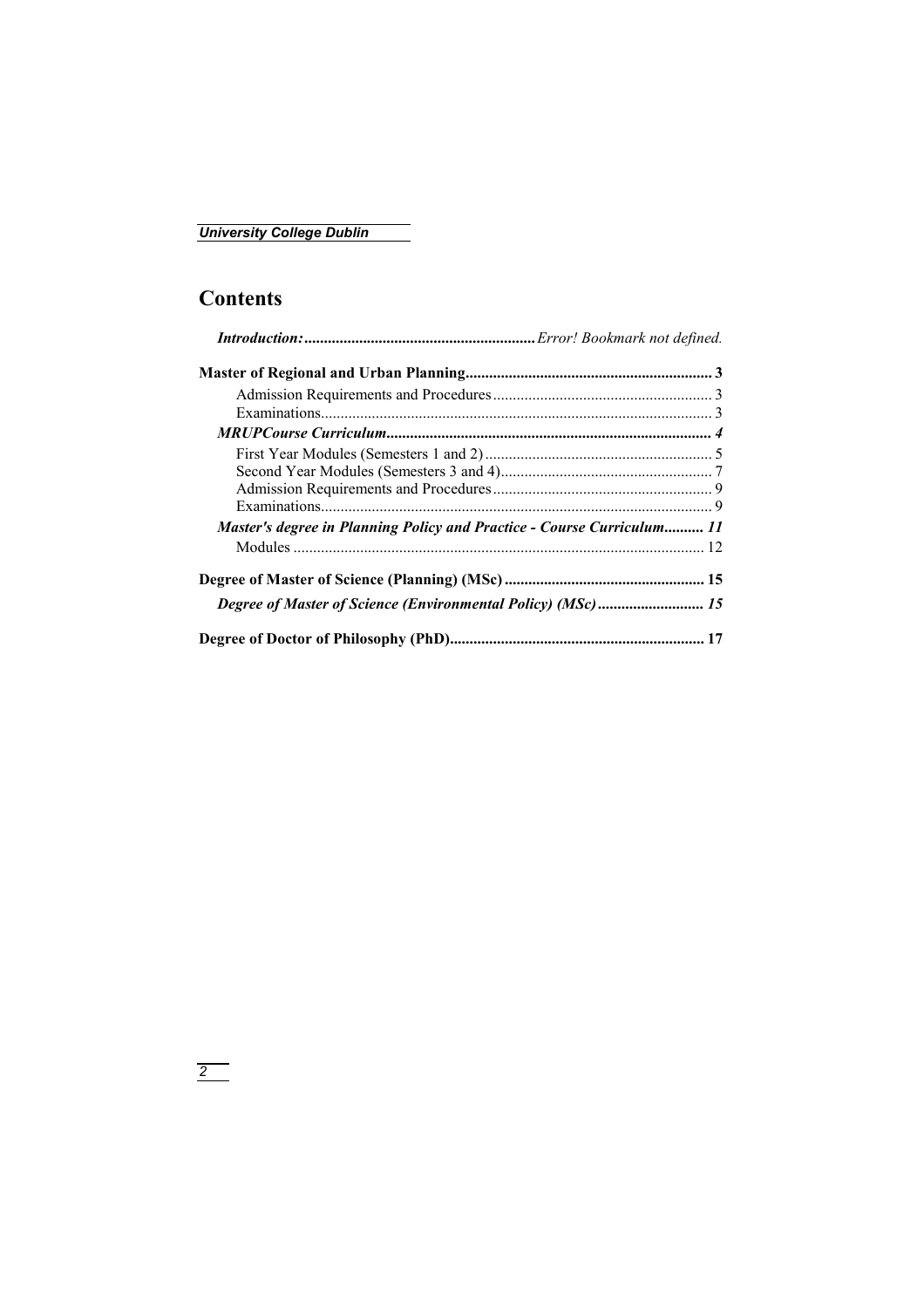## **Degree of Master of Planning and Environmental Policy**

The Master of Regional and Urban Planning degree is a full-time postgraduate course extending over four semesters. This course is intended to give planners the necessary understanding of the processes of planning and to develop in them the capacity to co-operate with professionals in related disciplines. It provides an understanding of the physical, social and economic aspects of the human environment, and of the systems of government and organisations of society which affect its condition. Emphasis is placed on the development of professional skills for identifying, analysing and solving a variety of planning problems And to develop transferable skills which can be utilised by graduates in a wide range of areas.

The course content is subject to continuous review to facilitate response to changing academic and professional requirements at the national, European and international scales.

The programme leads to a professional qualification which is recognised for planning practice in Ireland, Great Britain and internationally.

## **Admission Requirements and Procedures**

Candidates for admission to the programme, leading to the Degree of Master of Regional and Urban Planning, must have an honours degree in geography, economics, business studies, commerce, public policy and politics, architecture, architectural science, engineering, law, surveying, or some other qualification approved by the College. The number of places is limited.

Candidates seeking admission should obtain an application form from the:

School of Geography, Planning and Environmental Policy University College Dublin Richview, Clonskeagh Dublin 14

Telephone: +353-1-7162711; Fax: +353-1-7162788; e-mail: gpep.postgrad@ucd.ieApplicants may be required to satisfy an interview board as to their suitability and their interest in planning before being allowed to enter on the course. They must also supply the names of academic referees and confirm the results of their undergraduate studies.

## *Examinations*

Examinations may be held either at the end of each semester or at the end of each year. Candidates will be required to complete a planning research project in the fourth semester.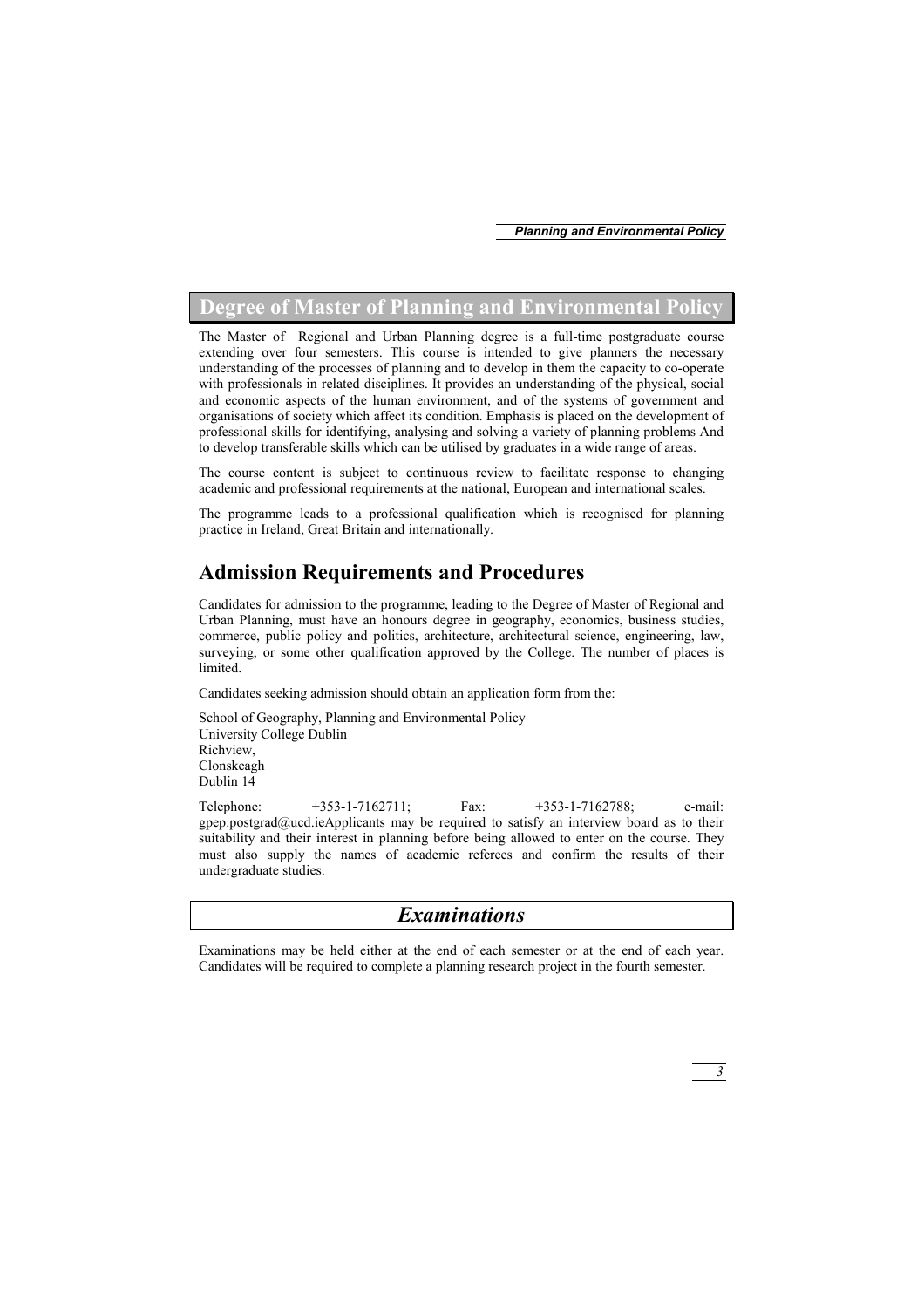## *MRUP Course Curriculum*

The course covered during the first year of the MRUP programme (semesters 1 and 2) includes:

Research Methods Economics and Spatial Planning Planning and Environmental Law Public Policy and Planning Transport and the Environment Rural Development and Planning Placemaking: Urban and Rural Design Planning, Society and Diversity Planning Practice Studio: Development Planning Planning Practice Studio: Urban Design

The course content of the second year (semesters 3 and 4) is:

Planning Practice Research Project

#### **MRUPCourse Structure**

The programme is undertaken through a series of lectures, seminars, tutorials, workshops, planning exercises (projects), and the preparation of an individual planning research project.

The major focus of study throughout the course is on the planning of change in the physical environment to meet the needs of society, and all other subjects are considered in relation to this central theme. In each field of knowledge, a balance is sought between the theoretical and the practical to ensure a broadly-based education which is directly related to professional practice.

There are three major components within the course of studies – knowledge, skills and values/attitudes. Within this framework, the objectives for each year may be summarised as follows :

### **Year 1 (Semesters 1 and 2)**

- 1. To provide an understanding of the political nature of planning and its location as part of a complex governance system as well as providing a detailed knowledge of the legal operation of the Irish planning system
- 2. To provide an understanding that sustainability is a core unifying theme in spatial planning
- 3. To introduce students to the complex economic drivers which spatial planning must mediate and to provide an understanding of the imperatives of the property development sector

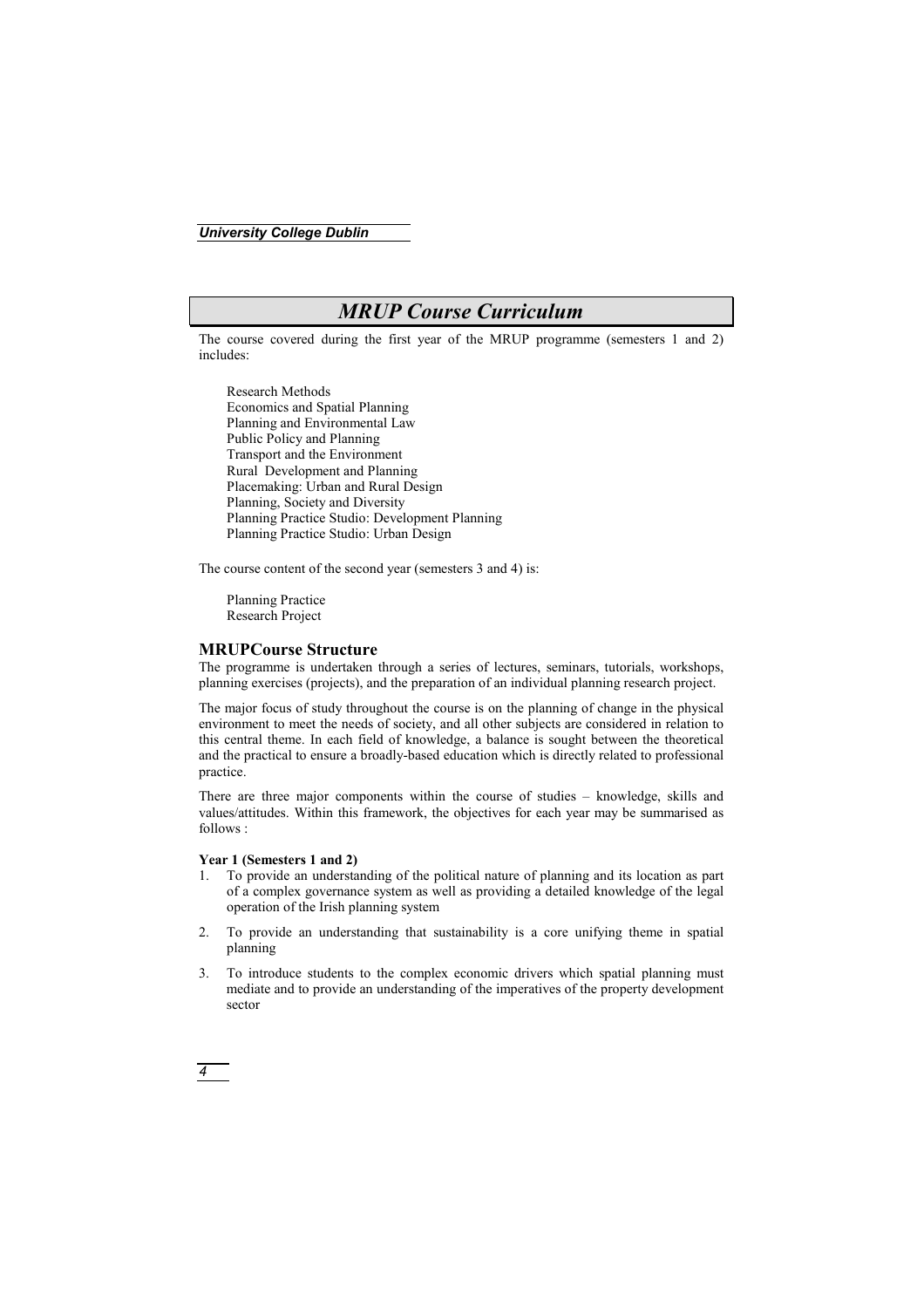- 4. To provide an understanding of the complexity and dynamism of societies and the need for planning to be an inclusive practice
- 5. To provide understand the importance of transport and mobility and its necessary integration with land use and the environment
- 6. To develop an understanding of the drivers and dynamics which mediate space and make place at regional and urban scales and in rural areas and the interdependencies between these
- 7. To learn the importance of design outcomes at various spatial scales
- 8. To provide students with knowledge of a range of planning methodologies and the ability to formulate plans, understand layout and design, and understand the development control system

#### **Year 2 (Semesters 3 and 4)**

- 1. To provide students with practical insights and experience of the planning system
- 2. To enable students to undertake specialist modules and options and to learn how to use relevant information technology
- 3. To enable students to learn how to undertake research and to use it for the purposes of evidence-based policymaking.
- 4. To enable students to select an area for concentrated project research which allows each student both to specialise and to develop particular interests.

Exercises are conducted, where possible, in real situations, in co-operation with planning authorities or interest groups.

### **First Year Modules (Semesters 1 and 2)**

#### **Research Methods PEPP301**

Advances in planning knowledge rest heavily upon a continuing improvement in the understanding planners have of the methods of social inquiry. The module provides an introduction to research methodology and some of the basic techniques that allow researchers to undertake investigations. This module aims to equip students with skills in both quantitative and qualitative techniques.

### **Economics and Spatial Planning**

#### **PEPP302**

This is a foundation module which provides students with a knowledge of economics necessary for a career in planning. The module examines the causes of planning problems using economic analysis and explores the role that economic instruments can play in planning policy either as a substitute or a complement to traditional regulatory instruments. It also examines the dynamics of the property development sector and its relationship with planning.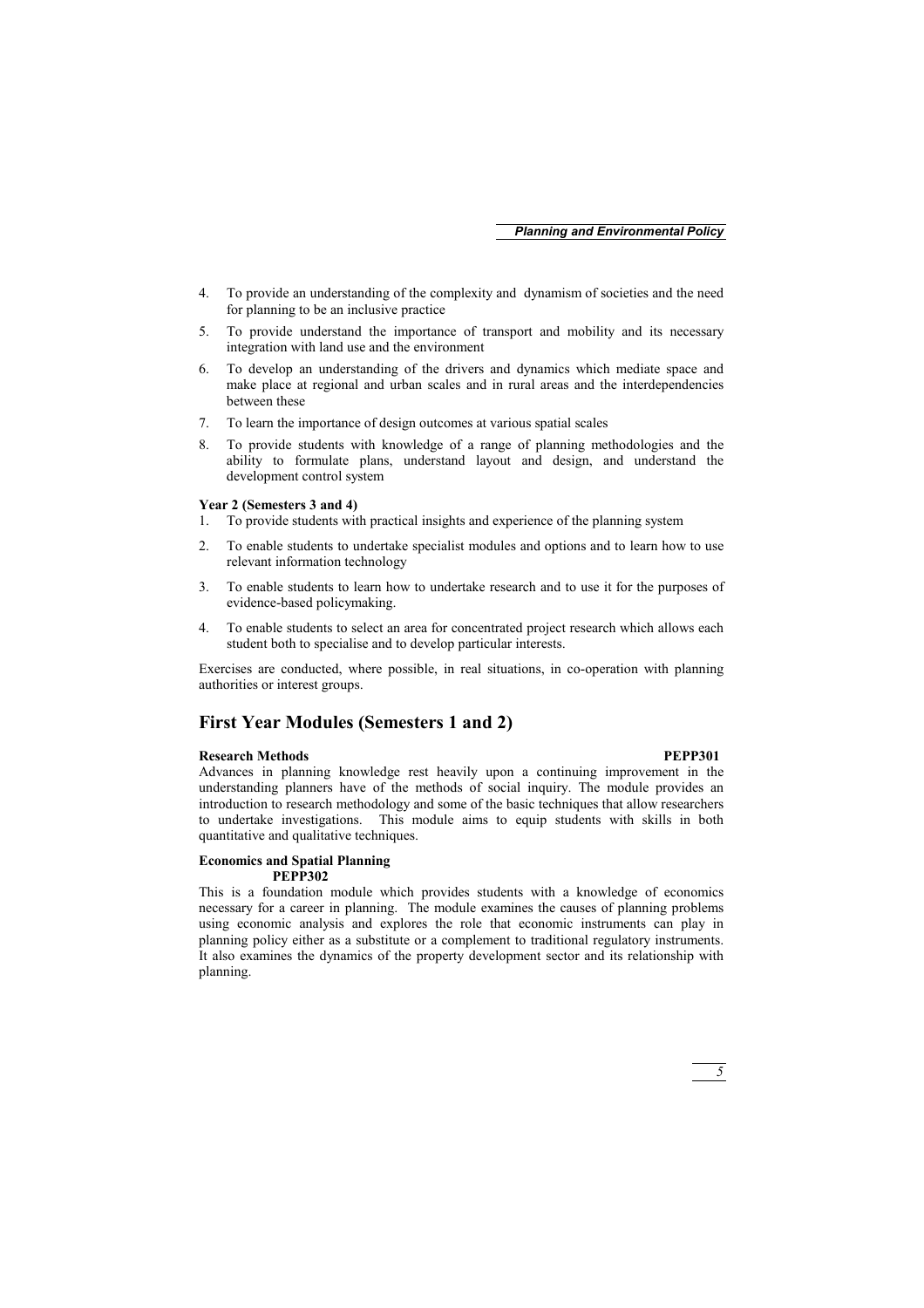#### **Planning and Environmental Law PEPP303**

This module aims to familiarise students with the general law under which planners and planning authorities operate. Specifically the module aims to: provide an introduction to the principles of the common law and to Irish and British legal structures; explore the conflict between constitutionally protected property rights and the public interest; examine the law relating to administration, with particular emphasis on local government and to give students the skills and confidence to read and understand legislation through a detailed study of the Irish planning acts and regulations. The focus will be on the Planning and Development Act, 2000 and its associated regulations.

#### **Public Policy and Planning PEPP304**

Planning is an inherently political activity, involving value judgements, professional ethics and the distribution of major resources such as land and environmental quality. Planning's political role does not stand alone, but is part of the political system which incorporates central government, local authorities, interest groups and individual citizens. This module aims to give a broad introduction to the institutional landscape of public policy and administration in Ireland, the framework within which planning is carried out.

#### **Transport and the Environment PEP P305**

This module introduces students to the concept of integrating land use planning with transportation planning both through theory and practice, and in particular, examines the relationship between transport and the environment. The characteristics of transportation supply and demand are addressed while modelling of urban transportation systems will be discussed in detail. The issues associated with sustainability within transportation will be addressed, with focus being placed on the need to travel and a reduction in this need via transport demand management methods.

#### **Rural Development and Planning PEP P306 PEP P306**

Rural areas are changing fast: the economic base of rural areas is diversifying; farming is under pressure; there is a growing concern for the environment; and some rural communities are under intense pressure from urbanisation, while other areas continue to decline. The aim of this module is to give students a clear understanding of contemporary issues in rural planning and development in Ireland, and accordingly seeks to take a holistic view of the activities, policies and planning initiatives that are currently shaping rural areas.

#### Place Making: Urban and Rural Design **PEP 1907 PEP P307**

The purpose of this module is to develop the prospective planner's abilities to critically understand, organise, and manage urban and rural environments through an understanding of the centrality of design, and to appreciate its influence on the daily experience of its inhabitants. The structure of the module is intended:

- To improve appreciation of the form and character urban areas and architecture.
- To provide a basic understanding of the principles of urban design and design in the rural landscape.
- To present the basic principles of architecture.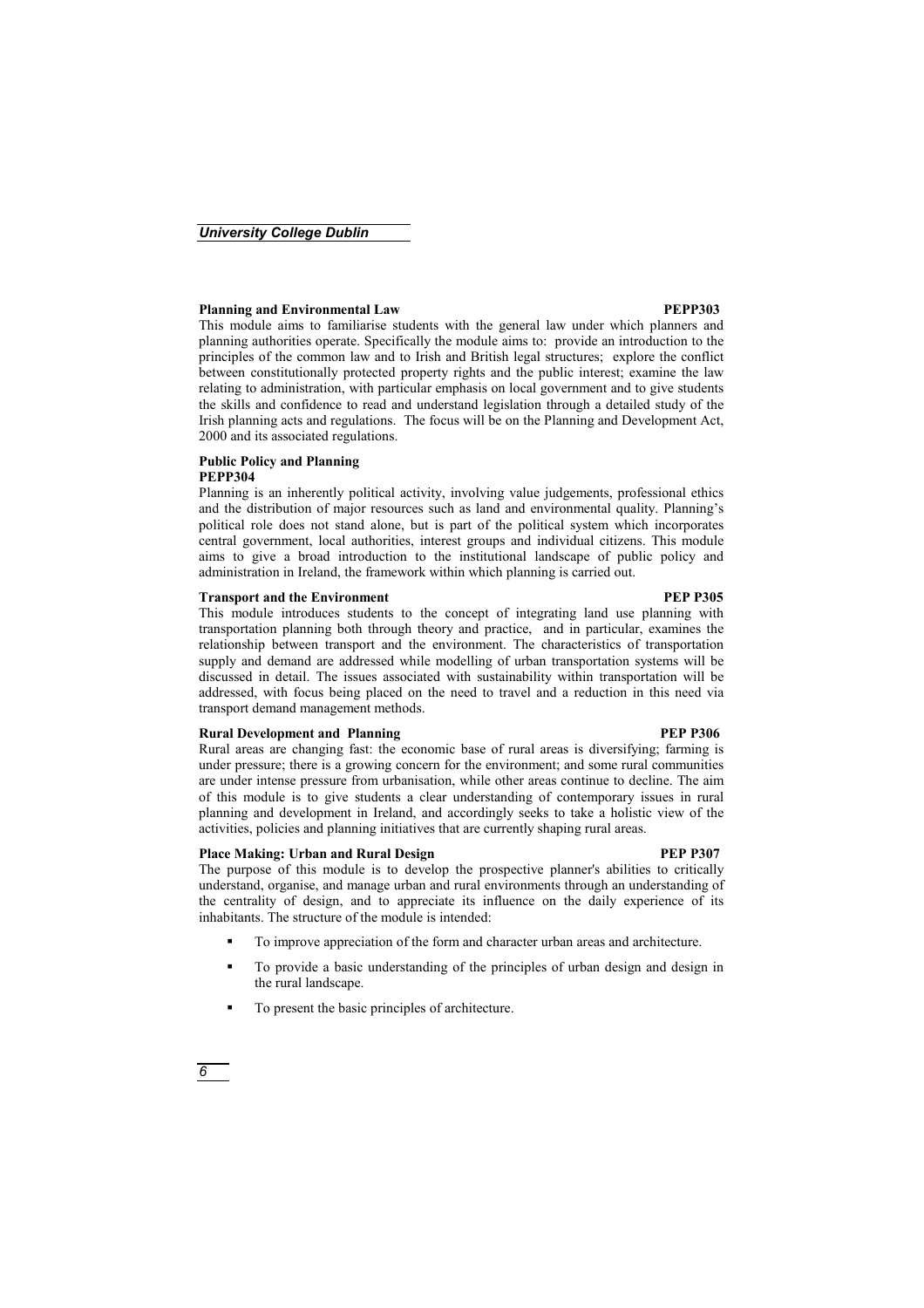To outline key principles of architectural conservation

### **Planning, Society And Diversity PEP P308 PEP P308**

The aim of this module is to introduce students to the theoretical and socio-spatial context of planning. The module explores processes at work in society, such as globalisation, economic restructuring and social polarisation, which have implications for space, place and people. Also, within this module key planning theories are introduced and debated in relation to their ability to provide a framework for understanding the role planning can play in mediating these processes.

### **Planning Practice Studio: Development Planning PEP P309**

The aim of this module is to equip students with the skills necessary to explore the physical, social, economic and environmental facets which create unique places (villages, towns, or regions), and to provide innovative sustainable ideas and policies to help shape and guide the future development of these areas. It is a specific objective of this module for students to prepare a plan that is based on principles of sustainable development. Students are encouraged to achieve a type of plan that may be different to the traditional type of development plan prepared by planning authorities.

#### **Planning Practice Studio: Urban Design PEP P310**

This module focuses on exploring urban design in a local context, looking at the relationship between master planning, the production of design guidelines and the regulation of individual buildings. There are two major components of the module, the first focuses on the production of an Urban design framework plan or masterplan for a site, urban block, neighbourhood or precinct, together with a set of design guidelines for the chosen area. The second part focuses on the development control process.

### **Second Year Modules (Semesters 3 and 4)**

#### **Planning Practice PEP P311**

The primary purpose of this module is to provide practical planning experience for students. This may involve a combination of workshops given by planning practitioners, some work experience and the provision of specialist material such as advanced information technology applications.

#### **Research Project PEP P312**

The aim of the module is to give students in-depth experience of formulating and executing a research project and in so doing to strengthen their skills in undertaking independent planning research. It is a specific aim of the module that students make a contribution, through their research project, to policy and practice in planning.

#### **Regulations**

The regulations that apply are set out in Marks and Standards and are available from the School upon request.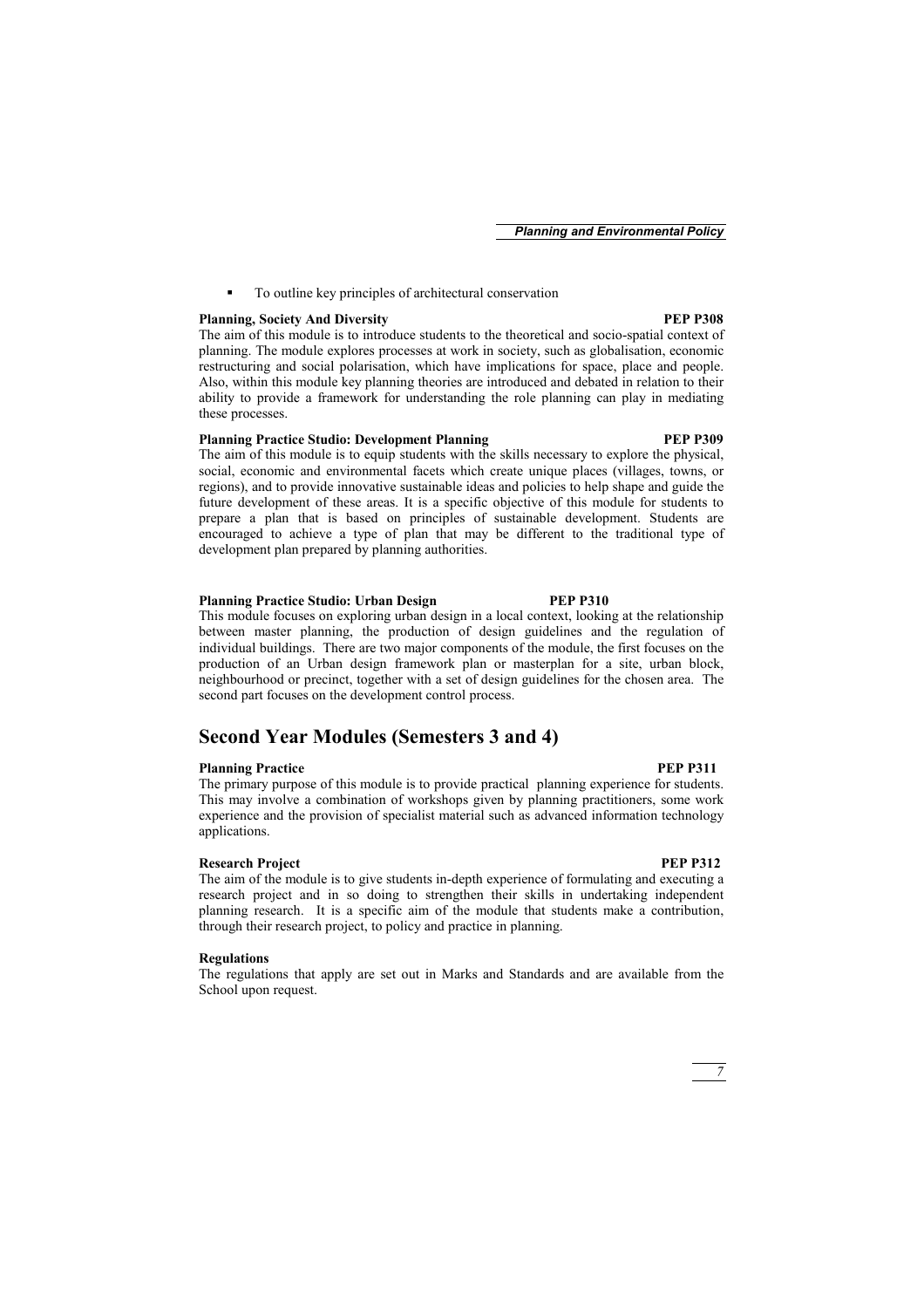### **Student Requirements**

Students will be expected, at their own expense, to provide drawing materials and equipment, typed papers, and to participate in all organised study tours.

### **Study Tours**

Each year the study tour is related to aspects of local and European planning problems and practice.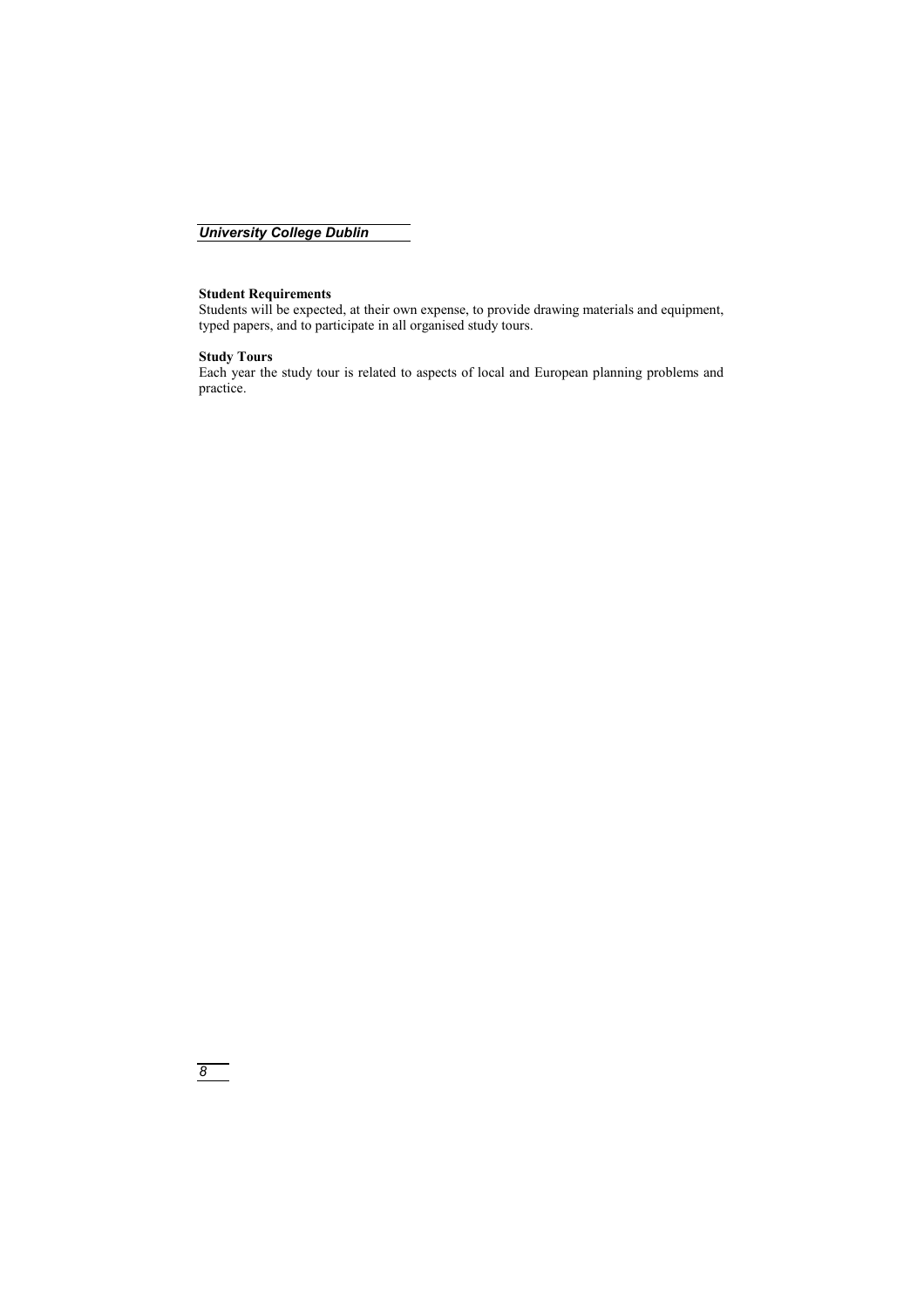## **Master's Degree in Planning Policy and Practice**

The Masters's degree in Planning Policy and Practice degree is a 12 month full-time postgraduate course. This degree is intended to give planners the necessary understanding of the processes of planning and to develop in them the capacity to co-operate with professionals in related disciplines. It provides an understanding of the physical, social and economic aspects of the human environment, and of the systems of government and organisations of society which affect its condition. The degree awarded is a MSc (Planning and Public Policy)

## **Admission Requirements and Procedures**

Candidates for admission to the programme, leading to the Masters's degree in Planning Policy and Practice, must have an honours degree in geography, economics, business studies, commerce, public policy and politics, architecture, architectural science, engineering, law, surveying, or some other qualification approved by the College. The number of places is limited.

Candidates seeking admission should obtain an application form from the:

School of Geography, Planning and Environmental Policy University College Dublin Richview, Clonskeagh Dublin 14

Telephone: +353-1-7162711; Fax: +353-1-7162788; e-mail: gpep.postgrad@ucd.ie

Applicants may be required to satisfy an interview board as to their suitability and their interest in planning before being allowed to enter on the course. They must also supply the names of academic referees and confirm the results of their undergraduate studies.

## *Examinations*

Examinations may be held either at the end of each semester or at the end of each year. Candidates will be required to complete a planning research project.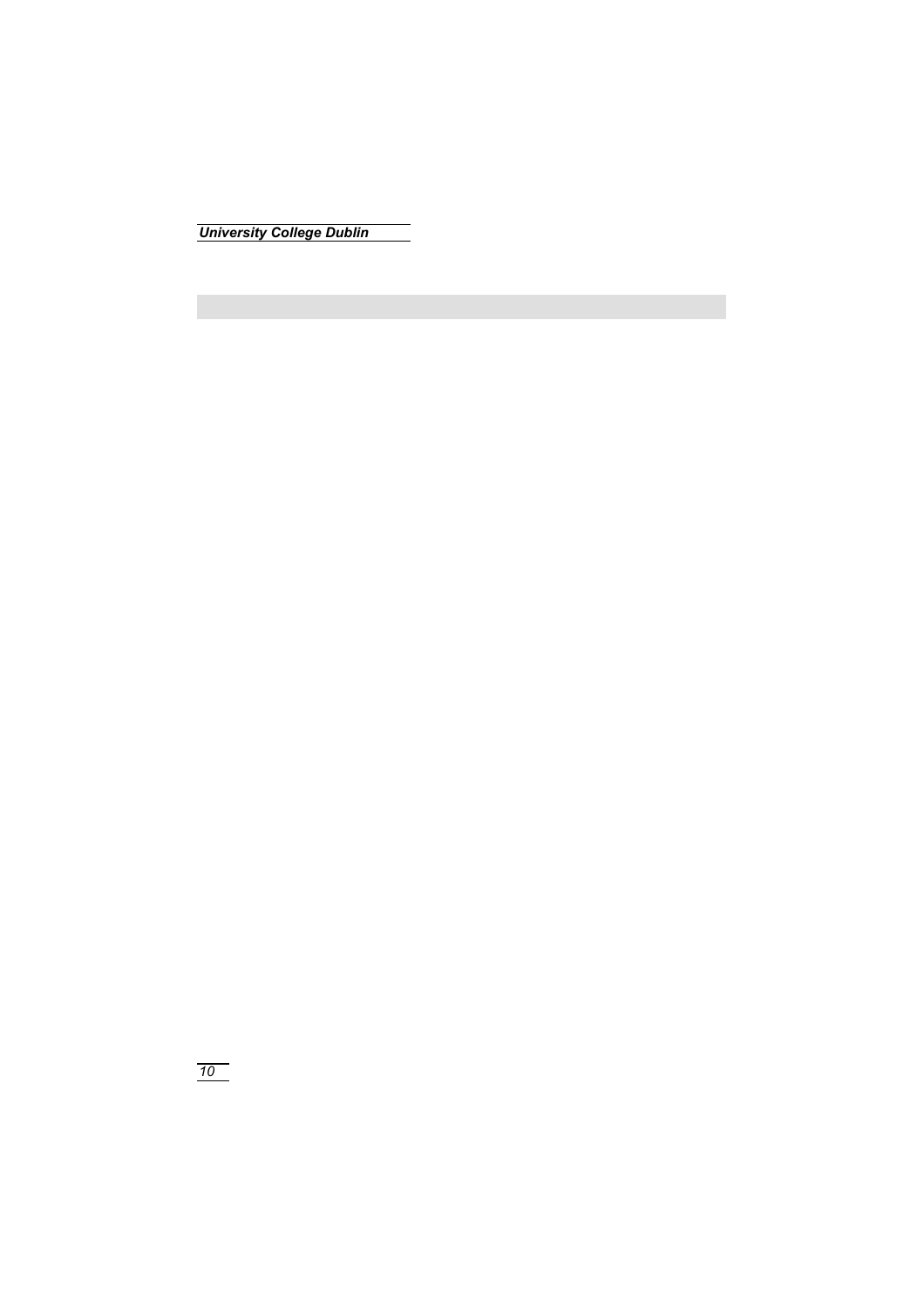## *Master's degree in Planning Policy and Practice - Course Curriculum*

The degree includes the following modules:

Research Methods Economics and Spatial Planning Planning and Environmental Law Public Policy and Planning Transport and the Environment Rural Development and Planning Placemaking: Urban and Rural Design Planning, Society and Diversity Planning Practice Studio: Development Planning Planning Practice Studio: Urban Design Research Project

#### **Master's degree in Planning Policy and Practice- Course Structure**

The programme is undertaken through a series of lectures, seminars, tutorials, workshops, planning exercises (projects), and the preparation of an individual planning research project.

The major focus of study throughout the course is on the planning of change in the physical environment to meet the needs of society, and all other subjects are considered in relation to this central theme. In each field of knowledge, a balance is sought between the theoretical and the practical to ensure a broadly-based education which is directly related to professional practice.

There are three major components within the course of studies – knowledge, skills and values/attitudes. Within this framework, the objectives for each year may be summarised as follows :

- 1. To provide an understanding of the political nature of planning and its location as part of a complex governance system as well as providing a detailed knowledge of the legal operation of the Irish planning system
- 2. To provide an understanding that sustainability is a core unifying theme in spatial planning
- 3. To introduce students to the complex economic drivers which spatial planning must mediate and to provide an understanding of the imperatives of the property development sector
- 4. To provide an understanding of the complexity and dynamism of societies and the need for planning to be an inclusive practice
- 5. To provide understand the importance of transport and mobility and its necessary integration with land use and the environment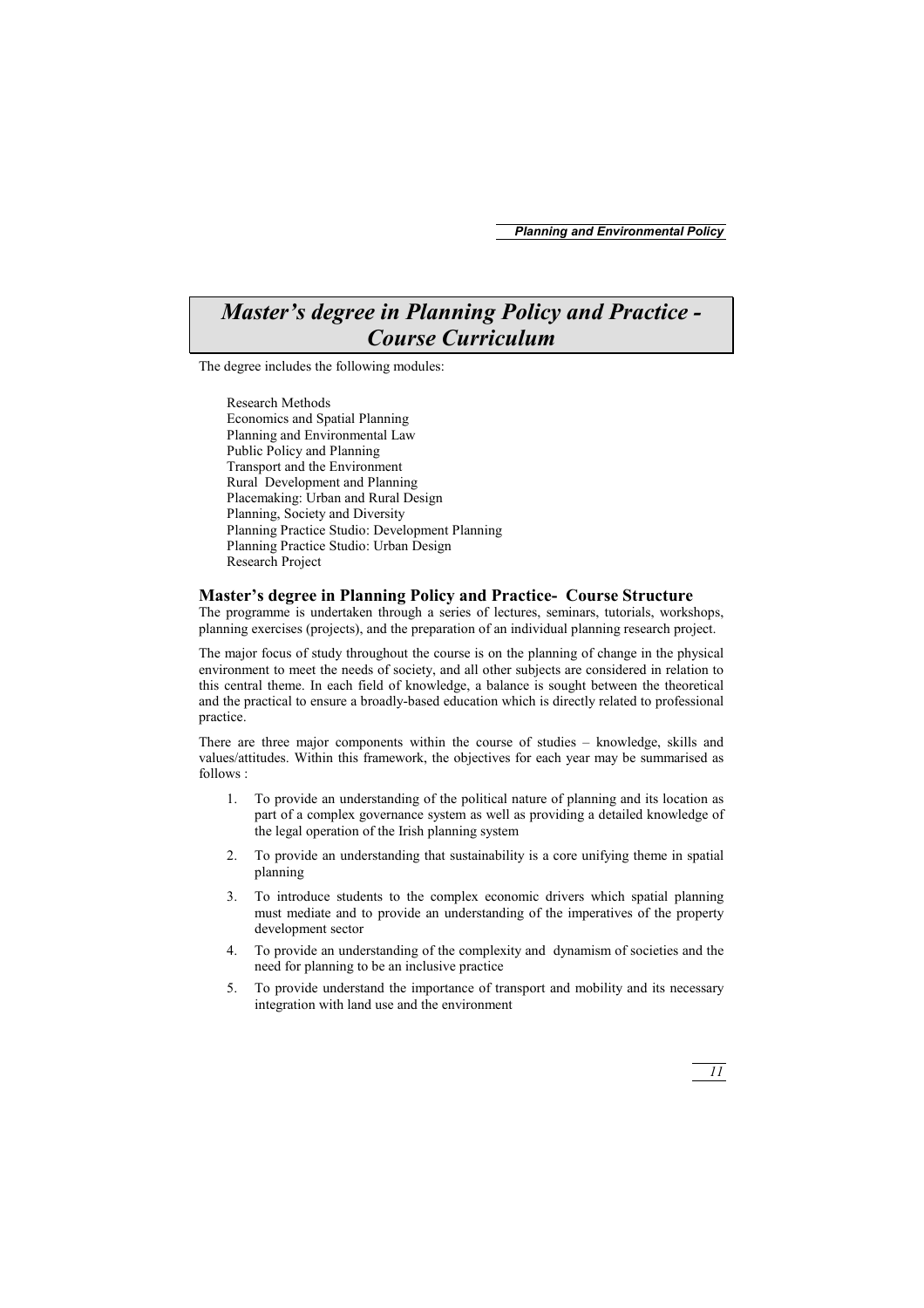- 6. To develop an understanding of the drivers and dynamics which mediate space and make place at regional and urban scales and in rural areas and the interdependencies between these
- 7. To learn the importance of design outcomes at various spatial scales
- 8. To provide students with knowledge of a range of planning methodologies and the ability to formulate plans, understand layout and design, and understand the development control system
- 9. To enable students to learn how to undertake research and to use it for the purposes of evidence-based policymaking.

### **Modules**

#### **Research Methods** PEPP301

Advances in planning knowledge rest heavily upon a continuing improvement in the understanding planners have of the methods of social inquiry. The module provides an introduction to research methodology and some of the basic techniques that allow researchers to undertake investigations. This module aims to equip students with skills in both quantitative and qualitative techniques.

#### **Economics and Spatial Planning PEPP302**

This is a foundation module which provides students with a knowledge of economics necessary for a career in planning. The module examines the causes of planning problems using economic analysis and explores the role that economic instruments can play in planning policy either as a substitute or a complement to traditional regulatory instruments. It also examines the dynamics of the property development sector and its relationship with planning.

#### **Planning and Environmental Law PEPP303**

This module aims to familiarise students with the general law under which planners and planning authorities operate. Specifically the module aims to: provide an introduction to the principles of the common law and to Irish and British legal structures; explore the conflict between constitutionally protected property rights and the public interest; examine the law relating to administration, with particular emphasis on local government and to give students the skills and confidence to read and understand legislation through a detailed study of the Irish planning acts and regulations. The focus will be on the Planning and Development Act, 2000 and its associated regulations.

## **Public Policy and Planning**

### **PEPP304**

Planning is an inherently political activity, involving value judgements, professional ethics and the distribution of major resources such as land and environmental quality. Planning's political role does not stand alone, but is part of the political system which incorporates central government, local authorities, interest groups and individual citizens. This module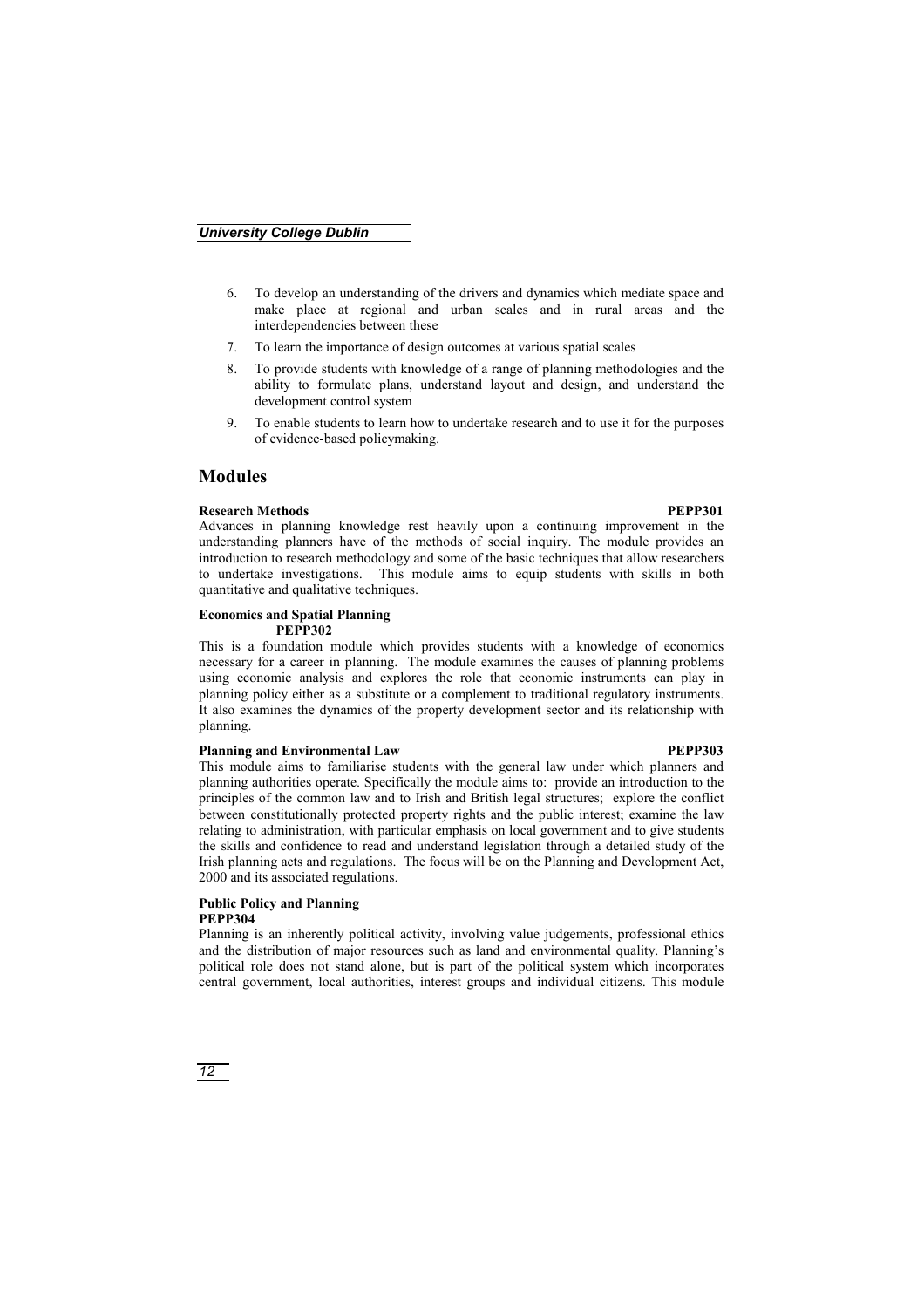aims to give a broad introduction to the institutional landscape of public policy and administration in Ireland, the framework within which planning is carried out.

#### **Transport and the Environment PEPP305**

This module introduces students to the concept of integrating land use planning with transportation planning both through theory and practice, and in particular, examines the relationship between transport and the environment. The characteristics of transportation supply and demand are addressed while modelling of urban transportation systems will be discussed in detail. The issues associated with sustainability within transportation will be addressed, with focus being placed on the need to travel and a reduction in this need via transport demand management methods.

#### **Rural Development and Planning PEPP306 PEPP306**

Rural areas are changing fast: the economic base of rural areas is diversifying; farming is under pressure; there is a growing concern for the environment; and some rural communities are under intense pressure from urbanisation, while other areas continue to decline. The aim of this module is to give students a clear understanding of contemporary issues in rural planning and development in Ireland, and accordingly seeks to take a holistic view of the activities, policies and planning initiatives that are currently shaping rural areas.

#### Place Making: Urban and Rural Design **PEPP307 PEPP307**

The purpose of this module is to develop the prospective planner's abilities to critically understand, organise, and manage urban and rural environments through an understanding of the centrality of design, and to appreciate its influence on the daily experience of its inhabitants. The structure of the module is intended:

- To improve appreciation of the form and character urban areas and architecture.
- To provide a basic understanding of the principles of urban design and design in the rural landscape.
- To present the basic principles of architecture.
- To outline key principles of architectural conservation

#### **Planning, Society and Diversity PEPP308**

The aim of this module is to introduce students to the theoretical and socio-spatial context of planning. The module explores processes at work in society, such as globalisation, economic restructuring and social polarisation, which have implications for space, place and people. Also, within this module key planning theories are introduced and debated in relation to their ability to provide a framework for understanding the role planning can play in mediating these processes.

#### **Planning Practice Studio: Development Planning PEPP309**

The aim of this module is to equip students with the skills necessary to explore the physical, social, economic and environmental facets which create unique places (villages, towns, or regions), and to provide innovative sustainable ideas and policies to help shape and guide the future development of these areas. It is a specific objective of this module for students to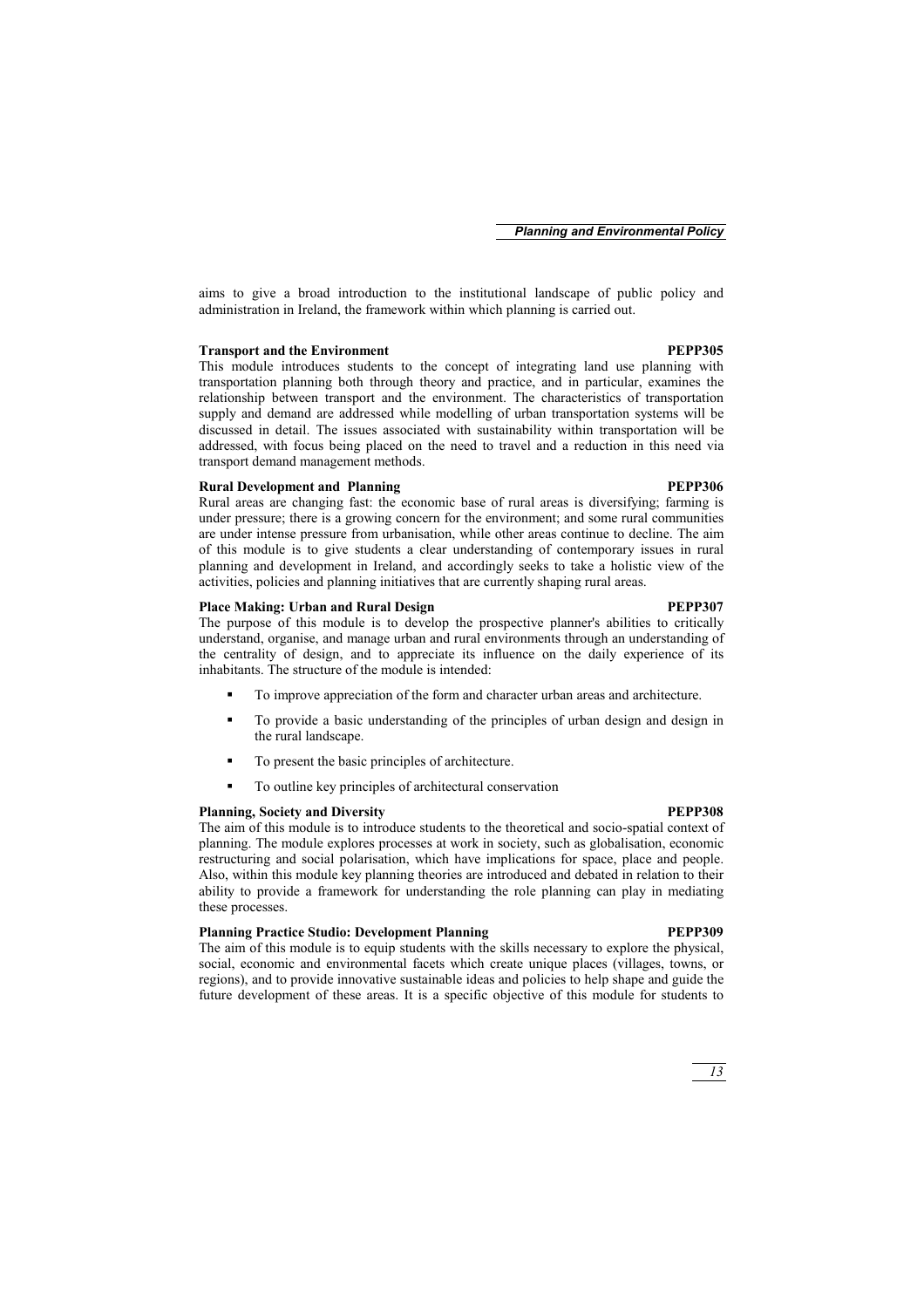prepare a plan that is based on principles of sustainable development. Students are encouraged to achieve a type of plan that may be different to the traditional type of development plan prepared by planning authorities.

### **Planning Practice Studio: Urban Design PEPP310 PEPP310**

#### This module focuses on exploring urban design in a local context, looking at the relationship between master planning, the production of design guidelines and the regulation of individual buildings. There are two major components of the module, the first focuses on the production of an Urban design framework plan or masterplan for a site, urban block, neighbourhood or precinct, together with a set of design guidelines for the chosen area. The second part focuses on the development control process.

#### **Research Project PEPP312**

The aim of the module is to give students in-depth experience of formulating and executing a research project and in so doing to strengthen their skills in undertaking independent planning research. It is a specific aim of the module that students make a contribution, through their research project, to policy and practice in planning.

#### **Regulations**

The regulations that apply are set out in Marks and Standards and are available from the School upon request.

#### **Student Requirements**

Students will be expected, at their own expense, to provide drawing materials and equipment, typed papers, and to participate in all organised study tours.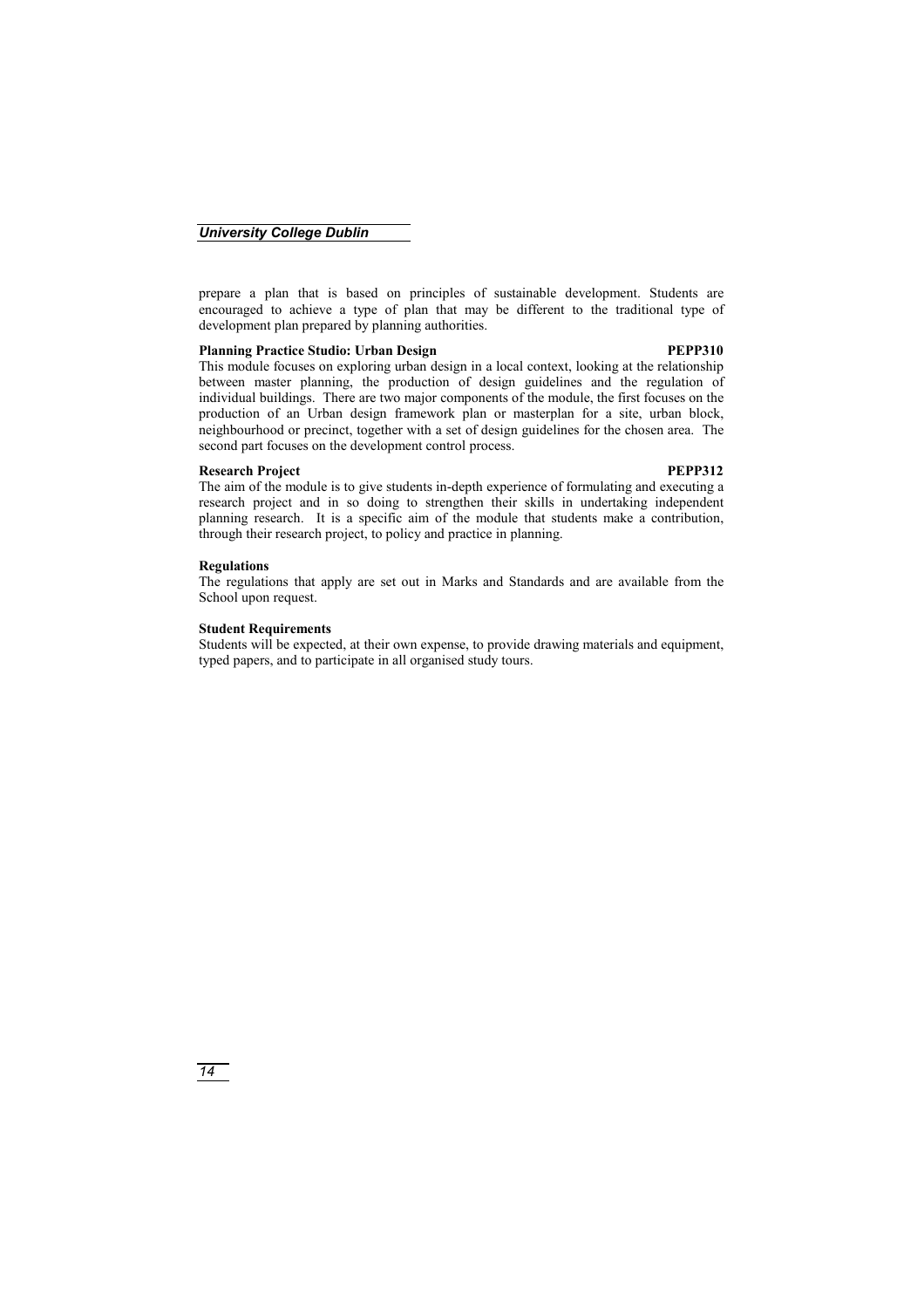## **Degree of Master of Science (Planning) (MSc)**

The Master of Science (MSc) degree in the School of Geography, Planning and Environmental Policy is directed at those wishing to conduct research into planning and public policy issues. The normal time for completion of the degree is one academic year. The number of places on offer is limited. Studentships may be available which cover fees and provide a stipend. .

In addition to engaging in research, Candidates are required to take such courses as prescribed by the Programme Director. The courses normally comprise:

PEPP908 Introduction to Quantitative and Qualitative Research Techniques PEPP909 Research Methods PEPP910 Project Management for Research PEPP911 Communication and Presentation Skills

However, exemptions may be granted by the Programme Director if, in his/her view, the Candidate has completed equivalent courses satisfactorily or has equivalent experience. All courses are completed on a Pass/Fail basis.

The MSc (Planning) degree is awarded or withheld based on the presentation by the candidate of a major thesis that tests an original hypothesis. An oral examination may be held if the examiners so decide.

#### **Admission Procedure**

Applications must be made to the Director of Research Degrees, School of Geography, Planning and Environmental Policy. If the School is satisfied as to the applicant's general suitability to undertake the programme, the School shall forward the candidate's application to the College Principal for consideration by the College.

#### **Entry Requirements**

Normally, candidates will hold a minimum of a second class honours degree in a subject relevant to planning or public policy, such as social sciences, economics, geography, architecture, architectural science, law, surveying, commerce, public policy, engineering, environmental studies, transportation.

## *Degree of Master of Science (Environmental Policy) (MSc)*

The Master of Science (MSc) degree in Environmental Policy is directed at those wishing to conduct research into the economics and policy of environmental issues. It is the only such degree available in Ireland. Candidates are required to prepare a major thesis in a minimum period of one year. Prior to beginning the thesis, candidates attend short courses in environmental economics and research methods. The number of places on offer is limited. Studentships may be available which cover fees and provide a stipend.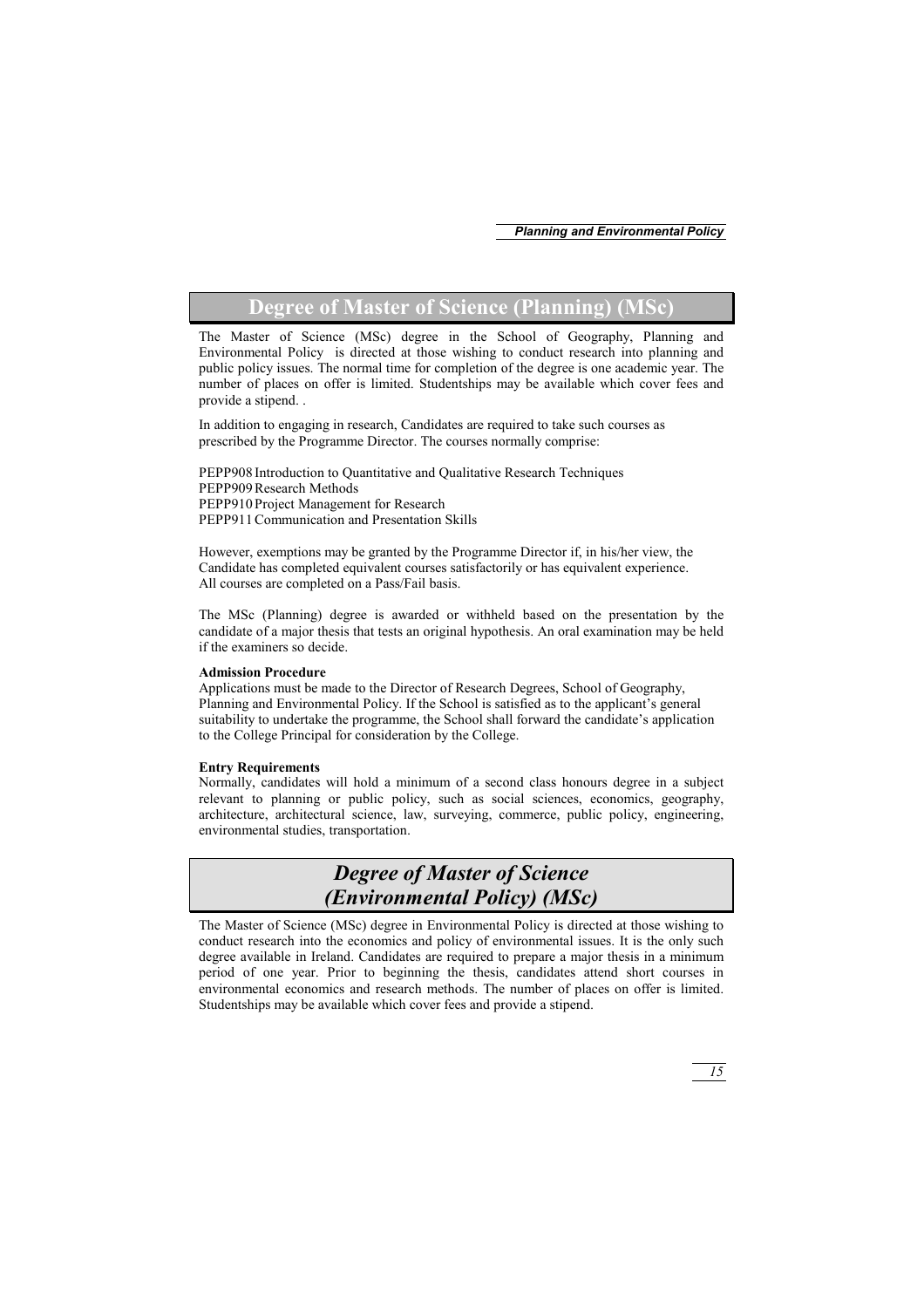| ENVSP905 | Research Methods and Presentation Skills in Environmental<br>Economics and Policy |
|----------|-----------------------------------------------------------------------------------|
| ENVSP906 | Topics in European Environmental Economics and Policy                             |
| ENVSP907 | Resource and Environmental Economics in a European Context                        |
| ENVSP908 | Advanced Environmental Economics and Policy                                       |
| ENVPS909 | European Union Environmental Policy in a Global Context                           |
| ENVSP910 | <b>Statistical Computing Methods in Environmental Economics</b><br>and Policy     |

However, exemptions may be granted by the Programme Director if, in his/her view, the Candidate has completed equivalent courses satisfactorily or has equivalent experience. All courses are completed on a Pass/Fail basis.

The MSc (Environmental Policy) degree is awarded or withheld based on the presentation by the candidate of a major thesis that tests an original hypothesis. An oral examination may be held if the examiners so decide.

#### **Admission Procedure**

Applications must be made to the Head of School. If the Head of School is satisfied as to the applicant's general suitability to undertake the programme, the School shall forward the candidate's application to the College Principal for consideration by the College.

#### **Entry Requirements**

Normally, candidates will hold a minimum of a second class honours degree in economics or a related subject.